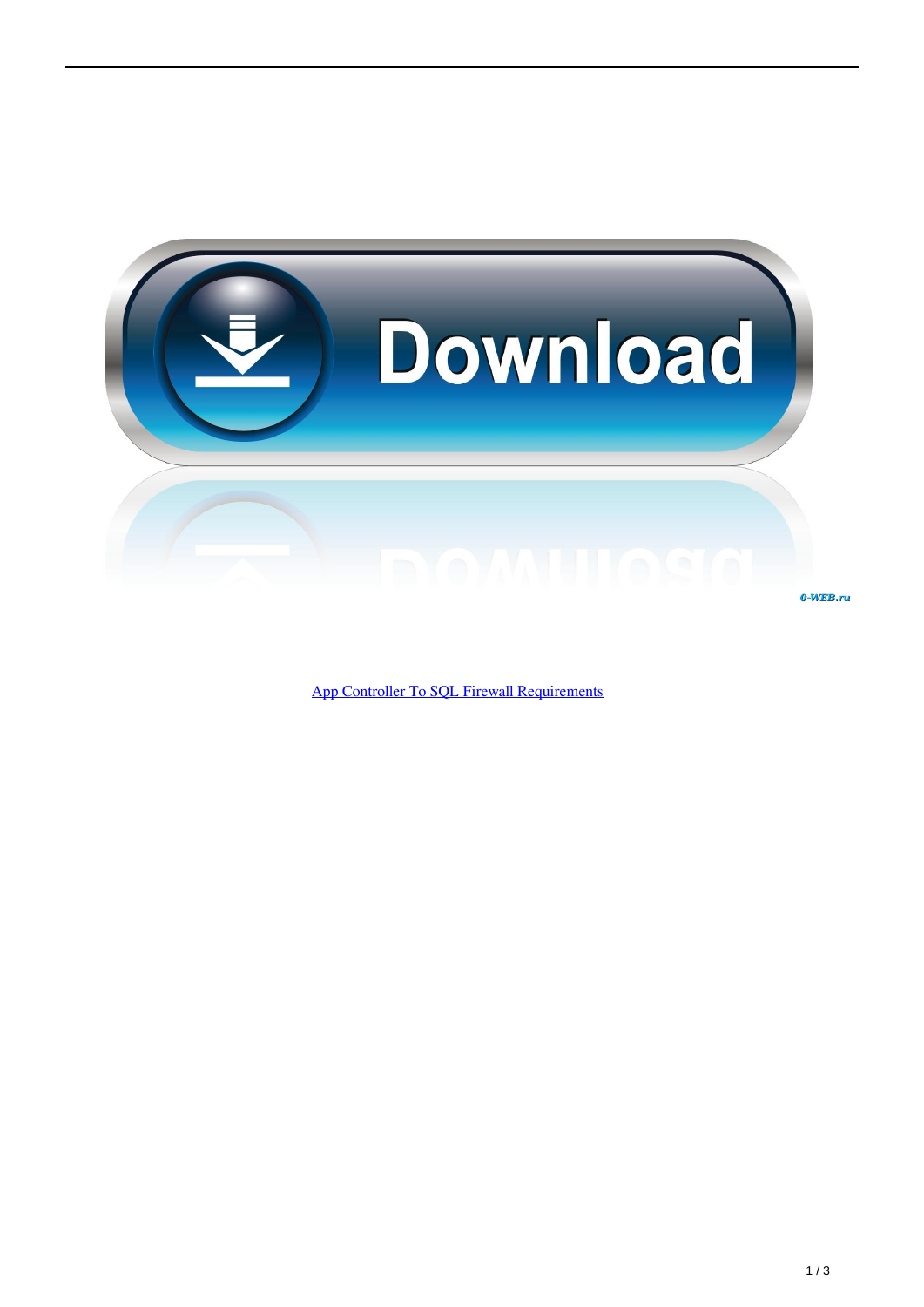|                                                  | <b>Restart the service</b>                            | becondary Logon<br>Secure Socket Tunneling Protocol Ser Provides su      | chaples star |                          | <b>INIANUAL</b><br>Manual               | LOCAI DYSTE<br>Local Service |                     |
|--------------------------------------------------|-------------------------------------------------------|--------------------------------------------------------------------------|--------------|--------------------------|-----------------------------------------|------------------------------|---------------------|
| Q                                                | Allowed apps                                          |                                                                          |              |                          |                                         | $\Box$<br>-                  |                     |
| $\circledast$                                    |                                                       | > Control Panel > System and Security > Windows Firewall > Allowed apps  |              |                          | $\times$ $C$                            | Search Control Panel         | ٩                   |
|                                                  |                                                       |                                                                          |              |                          |                                         |                              |                     |
|                                                  |                                                       | Allow apps to communicate through Windows Firewall                       |              |                          |                                         |                              |                     |
|                                                  |                                                       | To add, change, or remove allowed apps and ports, click Change settings. |              |                          |                                         |                              |                     |
|                                                  | What are the risks of allowing an app to communicate? |                                                                          |              | Change settings          |                                         |                              |                     |
|                                                  |                                                       | Allowed apps and features:                                               |              |                          |                                         |                              |                     |
|                                                  | Name                                                  |                                                                          |              | Private                  | Public<br>$\wedge$                      |                              |                     |
|                                                  |                                                       | Remote Volume Management                                                 |              | □                        | □                                       |                              |                     |
|                                                  |                                                       | Routing and Remote Access                                                |              | □                        | $\Box$                                  |                              |                     |
|                                                  |                                                       | RPC Endpoint Mapper and DCOM infrastructure                              |              | Σ                        | $\Box$                                  |                              |                     |
|                                                  |                                                       | Secure Socket Tunneling Protocol                                         |              | О                        | $\Box$                                  |                              |                     |
|                                                  |                                                       | Secure World Wide Web Services (HTTPS)                                   |              | $\Box$                   | $\Box$                                  |                              |                     |
|                                                  | ■ Skype                                               |                                                                          |              | $\overline{\phantom{a}}$ | $\overline{\mathbf{v}}$                 |                              |                     |
|                                                  | <b>⊠</b> Skype                                        |                                                                          |              | $\overline{\phantom{0}}$ | $\overline{\mathbf{v}}$                 |                              |                     |
|                                                  | SNMP Trap                                             |                                                                          |              | $\Box$                   | $\Box$                                  |                              |                     |
|                                                  |                                                       | SonicWALL.MobileConnect                                                  |              | ☑                        | $\overline{\mathbf{v}}$                 |                              |                     |
|                                                  | spotify.exe                                           |                                                                          |              | N                        | $\overline{\mathbf{v}}$                 |                              |                     |
|                                                  |                                                       | SQL Server Windows NT                                                    |              | 図                        | $\Box$                                  |                              |                     |
|                                                  | Store                                                 |                                                                          |              | Ø                        | $\overline{\mathbf{z}}$<br>$\checkmark$ |                              |                     |
|                                                  |                                                       |                                                                          |              | Details                  | Remove                                  |                              |                     |
|                                                  |                                                       |                                                                          |              |                          |                                         |                              |                     |
|                                                  |                                                       |                                                                          |              |                          | Allow another app                       |                              |                     |
|                                                  |                                                       |                                                                          |              |                          |                                         |                              |                     |
|                                                  |                                                       |                                                                          |              |                          |                                         |                              |                     |
|                                                  |                                                       |                                                                          |              |                          |                                         |                              |                     |
|                                                  |                                                       |                                                                          |              | OK                       | Cancel                                  |                              |                     |
|                                                  | Extended / Standard /                                 |                                                                          |              |                          |                                         |                              |                     |
|                                                  |                                                       |                                                                          |              |                          |                                         |                              |                     |
|                                                  |                                                       |                                                                          |              |                          |                                         |                              |                     |
| e<br>$0\,$ $\blacksquare$<br>$\mathbb{R}^+$<br>Ð |                                                       | $c_{i+1}$                                                                | 呼            |                          | <b>O</b> <sub>c</sub> Services          |                              | <b>Allowed apps</b> |

[App Controller To SQL Firewall Requirements](http://bltlly.com/1g9vv0)